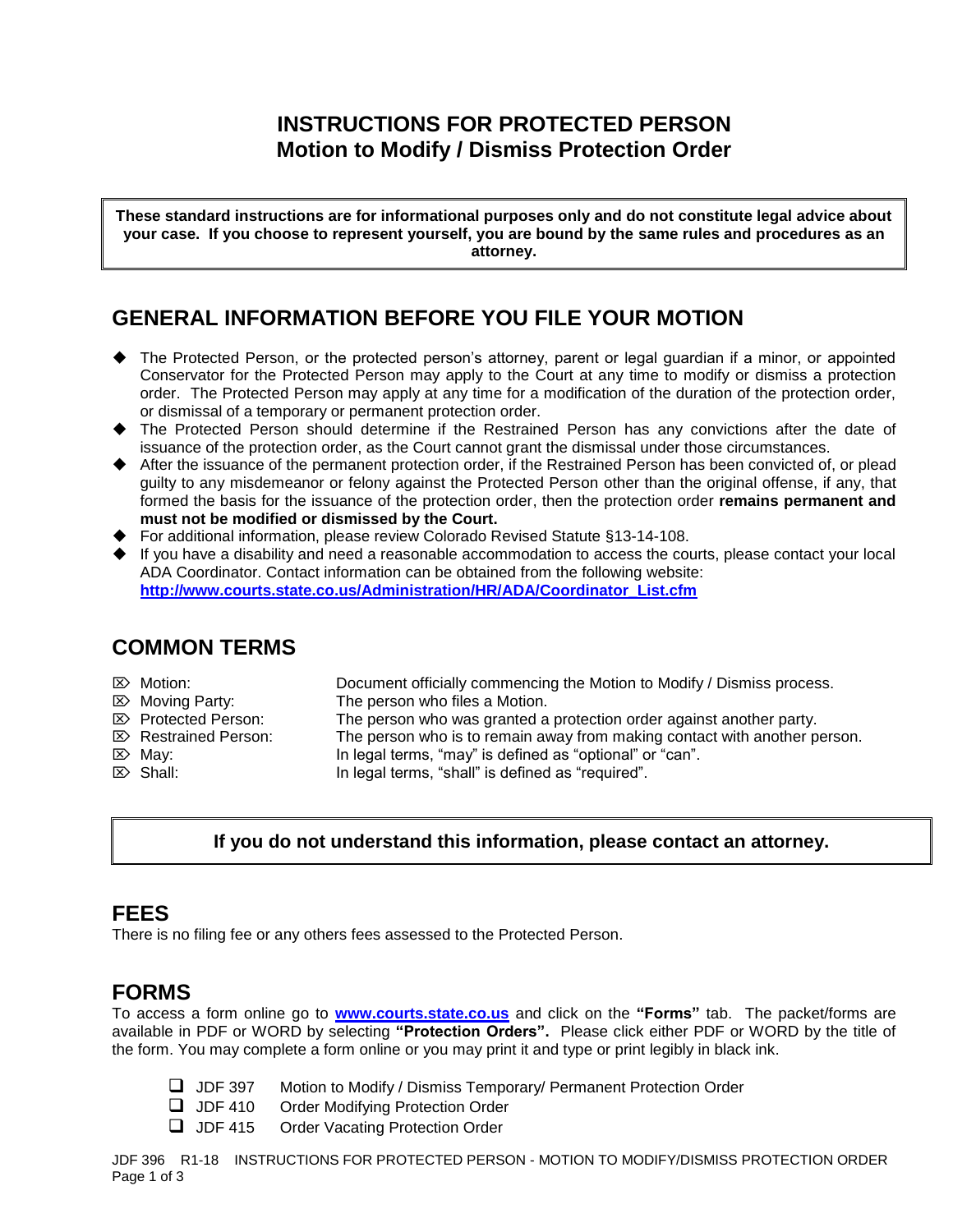# **STEPS TO FILING YOUR MOTION**

### **Step 1: Complete Appropriate Forms.**

Please refer to the list of required forms above to determine which forms must be submitted when filing your case based on your individual circumstances.

- $\Box$  Contact the Court where you plan to file your Motion for specific days or times when hearings to modify or dismiss a protection order are scheduled and to determine if they have any other filing requirements.
- $\Box$  The caption needs to be completed on all forms filed.
- $\Box$  Use the case number on all of your forms that corresponds to the case number on your original temporary or permanent protection order.

|                                                        | □Municipal Court □County Court □District Court □Denver Juvenile □Denver Probate<br>County, Colorado |                 |                       |  |
|--------------------------------------------------------|-----------------------------------------------------------------------------------------------------|-----------------|-----------------------|--|
| Court Address:                                         |                                                                                                     |                 |                       |  |
| Petitioner(s):                                         |                                                                                                     |                 | <b>COURT USE ONLY</b> |  |
| ۷.                                                     |                                                                                                     |                 |                       |  |
| Respondent:                                            |                                                                                                     |                 |                       |  |
| Attorney or Party Without Attorney (Name and Address): |                                                                                                     |                 | Case Number:          |  |
| Phone Number:                                          | E-mail:                                                                                             |                 |                       |  |
| <b>FAX Number:</b>                                     | Atty. Reg. $#$ :                                                                                    |                 |                       |  |
|                                                        |                                                                                                     | <b>Division</b> | Courtroom             |  |
| <b>NAME OF FORM</b>                                    |                                                                                                     |                 |                       |  |

#### **Motion to Modify / Dismiss Temporary / Permanent Protection Order (JDF 397).**

- $\Box$  Complete all necessary information on the form.
- $\Box$  Make two complete sets of copies.

#### **Order Modifying Protection Order (JDF 410).**

- $\Box$  Complete only the caption on the form.
- $\Box$  The Judge or Magistrate will complete the appropriate portions on the forms and sign the order at the time of the hearing, if your Motion is approved.
- **or**

#### **Order Vacating Protection Order (JDF 415).**

- $\Box$  Complete only the caption on the form.
- $\Box$  The Judge or Magistrate will complete the appropriate portions on the forms and sign the order at the time of the hearing, if your Motion is approved.

#### **Step 2: You are ready to file your Motion with the Court.**

- $\Box$  Provide the Court with the documents completed as described in Step 1 above.
- $\Box$  The clerk at the court will fill in the hearing date and time on your Motion.